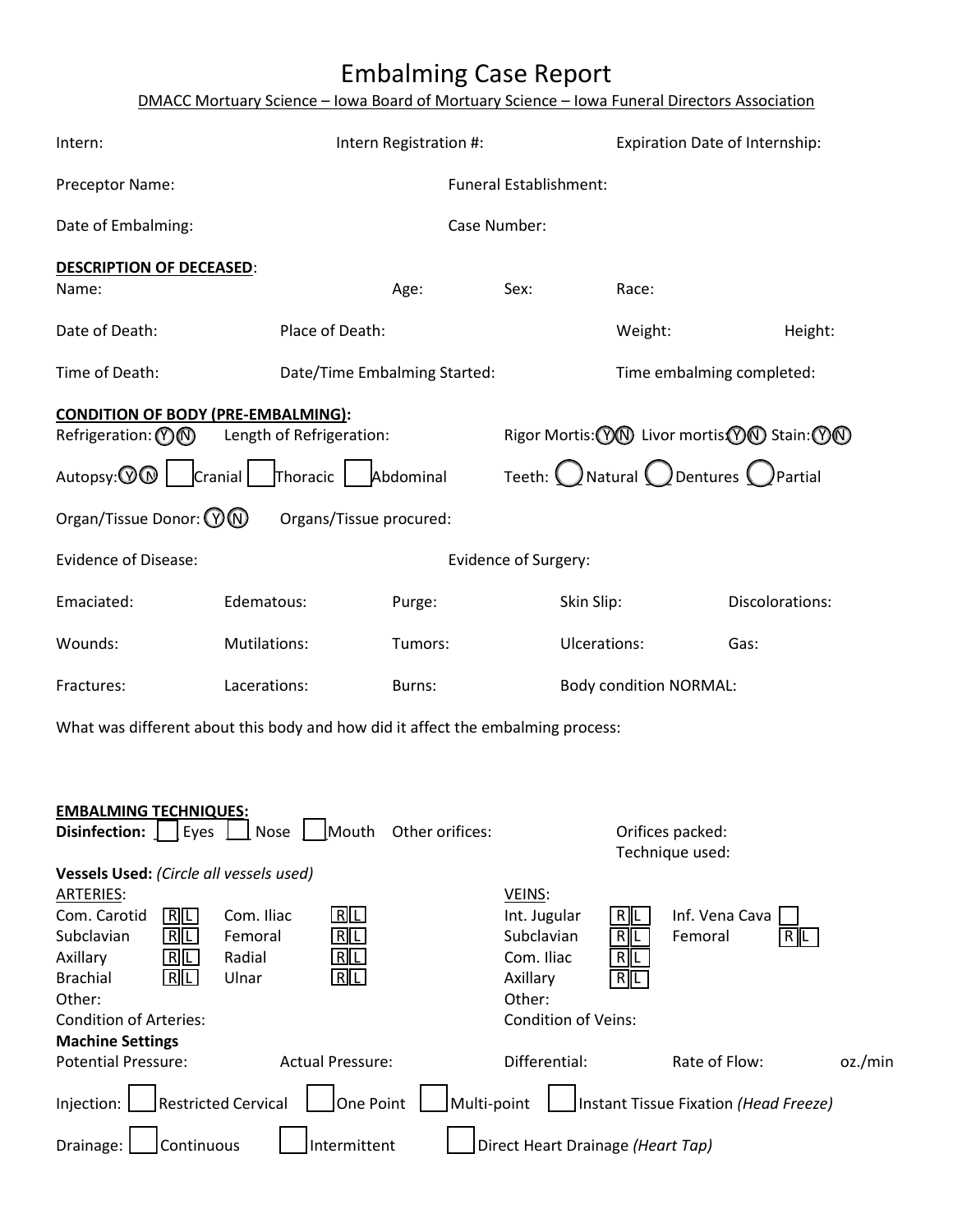### **EMBALMING SOLUTION Total Gallons Used:**

| 1 <sup>st</sup> Injection:                  | <b>Brand Name</b> | <b>Company Name</b> | Index/CPF | Oz/Gallon |
|---------------------------------------------|-------------------|---------------------|-----------|-----------|
| Pre-Injection:                              |                   |                     |           |           |
| Pre-Injection:                              |                   |                     |           |           |
| <b>Arterial Fluid:</b>                      |                   |                     |           |           |
| <b>Arterial Fluid:</b>                      |                   |                     |           |           |
| Co-Injection:                               |                   |                     |           |           |
| Co-Injection:                               |                   |                     |           |           |
| Co-Injection:                               |                   |                     |           |           |
| Other:                                      |                   |                     |           |           |
| Total Solution (1 <sup>st</sup> Injection): |                   |                     |           |           |

| 2 <sup>nd</sup> Injection:                  | <b>Brand Name</b> | <b>Company Name</b> | Index/CPF | Oz/Gallon |
|---------------------------------------------|-------------------|---------------------|-----------|-----------|
| <b>Arterial Fluid:</b>                      |                   |                     |           |           |
| <b>Arterial Fluid:</b>                      |                   |                     |           |           |
| Co-Injection:                               |                   |                     |           |           |
| Co-Injection:                               |                   |                     |           |           |
| Co-Injection:                               |                   |                     |           |           |
| Other:                                      |                   |                     |           |           |
| Total Solution (2 <sup>nd</sup> Injection): |                   |                     |           |           |

| 3 <sup>rd</sup> Injection:      | <b>Brand Name</b> | <b>Company Name</b> | Index/CPF | Oz/Gallon |
|---------------------------------|-------------------|---------------------|-----------|-----------|
| <b>Arterial Fluid:</b>          |                   |                     |           |           |
| <b>Arterial Fluid:</b>          |                   |                     |           |           |
| Co-Injection:                   |                   |                     |           |           |
| Co-Injection:                   |                   |                     |           |           |
| Co-Injection:                   |                   |                     |           |           |
| Other:                          |                   |                     |           |           |
| Total Solution (3rd Injection): |                   |                     |           |           |

| 4 <sup>th</sup> Injection:                  | <b>Brand Name</b> | <b>Company Name</b> | Index/CPF | Oz/Gallon |
|---------------------------------------------|-------------------|---------------------|-----------|-----------|
| <b>Arterial Fluid:</b>                      |                   |                     |           |           |
| Arterial Fluid:                             |                   |                     |           |           |
| Co-Injection:                               |                   |                     |           |           |
| Co-Injection:                               |                   |                     |           |           |
| Co-Injection:                               |                   |                     |           |           |
| Other:                                      |                   |                     |           |           |
| Total Solution (4 <sup>th</sup> Injection): |                   |                     |           |           |

#### **CAVITY TREATMENT:**

Aspiration:  $\Box$  Immediate  $\Box$  Delayed Length of delay:

Cavity Fluid: Cavity Fluid: Cavity Fluid: Cavity Fluid: Cavity Fluid: Cavity Fluid: Cavity Fluid: Cavity Fluid

**AUTOPSY:** 

| Viscera/Abdominal Wall Treatment: |  |
|-----------------------------------|--|
|-----------------------------------|--|

Cranial/Calvarium Treatment: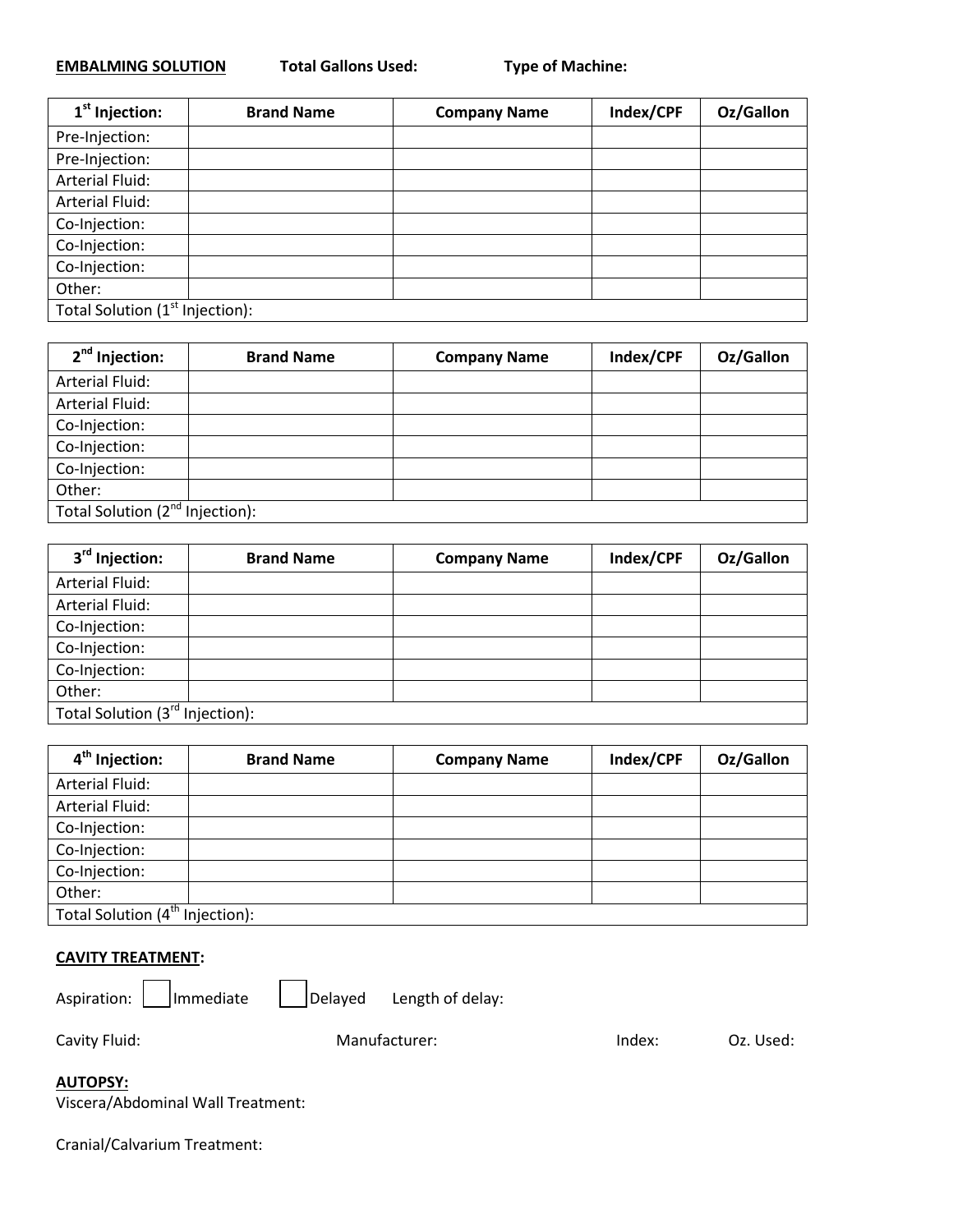Areas Receiving Poor Distribution:

Special Treatments (e.g. hypo, surface embalming, etc.):

| Condition of Body at Completion of Embalming: | Good Fair | Poor Dunknown                 |
|-----------------------------------------------|-----------|-------------------------------|
| Condition of Body at Time of Funeral:         |           | Good   Fair   Poor   JUnknown |

What was unique about this embalming case? What problems did you encounter? Where there any circulatory issues? If this was a difficult embalming case, what made it that way?

## **IDENTIFICATION ANATOMICAL CHART**



**Indicate identifiable unusual markings or conditions on figures.**  (Tattoo, scar, wound, fracture, sore, etc.)